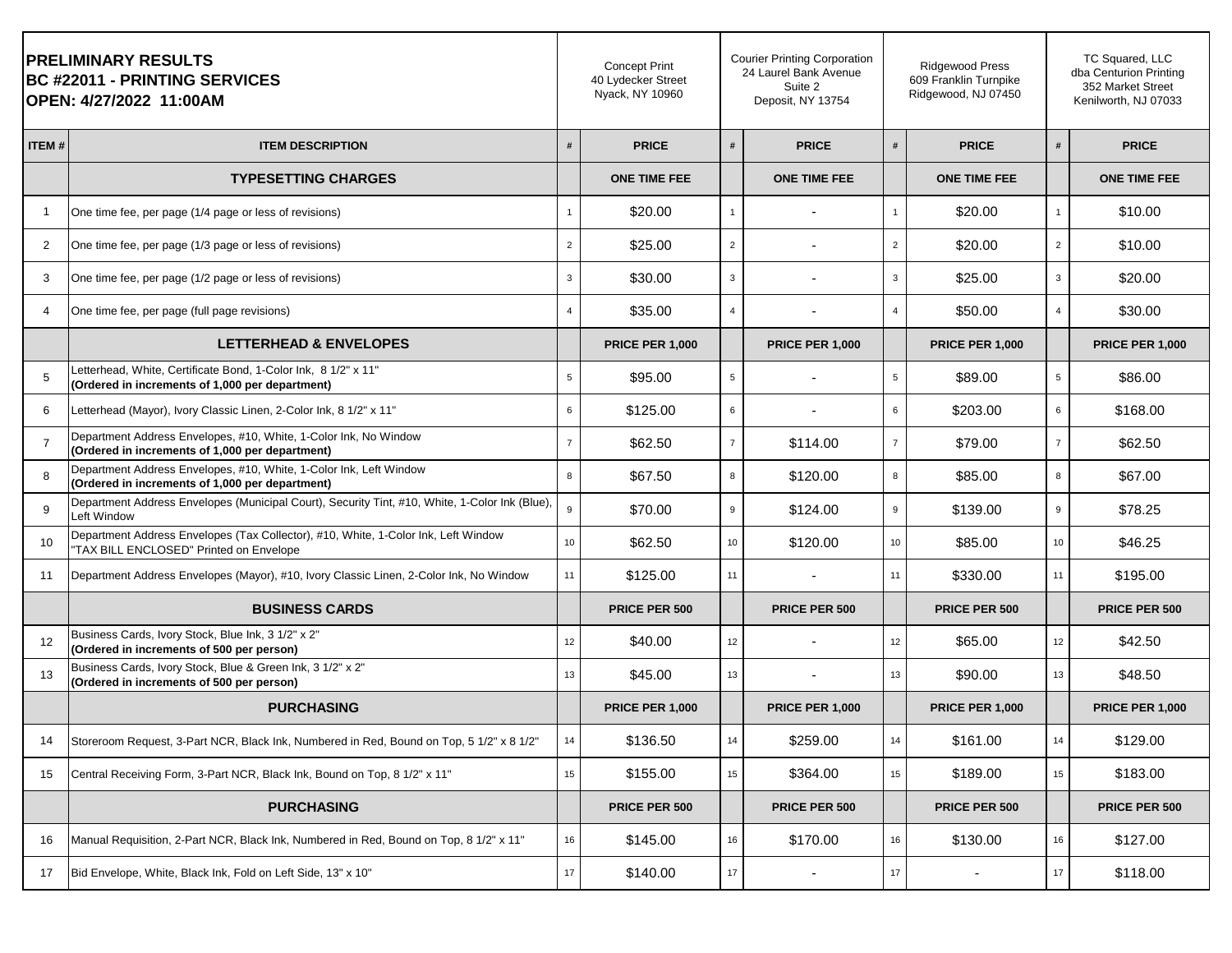|       | <b>PRELIMINARY RESULTS</b><br><b>BC #22011 - PRINTING SERVICES</b><br>OPEN: 4/27/2022 11:00AM                                                                                                                                                                                                                                                                                                                                                                                                                  |    | <b>Concept Print</b><br>40 Lydecker Street<br>Nyack, NY 10960 |    | <b>Courier Printing Corporation</b><br>24 Laurel Bank Avenue<br>Suite 2<br>Deposit, NY 13754 |    | <b>Ridgewood Press</b><br>609 Franklin Turnpike<br>Ridgewood, NJ 07450 |    | TC Squared, LLC<br>dba Centurion Printing<br>352 Market Street<br>Kenilworth, NJ 07033 |
|-------|----------------------------------------------------------------------------------------------------------------------------------------------------------------------------------------------------------------------------------------------------------------------------------------------------------------------------------------------------------------------------------------------------------------------------------------------------------------------------------------------------------------|----|---------------------------------------------------------------|----|----------------------------------------------------------------------------------------------|----|------------------------------------------------------------------------|----|----------------------------------------------------------------------------------------|
| ITEM# | <b>ITEM DESCRIPTION</b>                                                                                                                                                                                                                                                                                                                                                                                                                                                                                        | #  | <b>PRICE</b>                                                  | #  | <b>PRICE</b>                                                                                 | #  | <b>PRICE</b>                                                           |    | <b>PRICE</b>                                                                           |
|       | <b>MAYOR</b>                                                                                                                                                                                                                                                                                                                                                                                                                                                                                                   |    | <b>PRICE PER 500</b>                                          |    | <b>PRICE PER 500</b>                                                                         |    | PRICE PER 500                                                          |    | PRICE PER 500                                                                          |
| 18    | Proclamation Paper, Ivory Classic Linen, Ink Color TBD, 8 1/2" x 14"                                                                                                                                                                                                                                                                                                                                                                                                                                           | 18 | \$155.00                                                      | 18 |                                                                                              | 18 |                                                                        | 18 | \$172.00                                                                               |
|       | <b>FINANCE</b>                                                                                                                                                                                                                                                                                                                                                                                                                                                                                                 |    | PRICE PER 1,000 SETS<br>$(1 set = 5 pages)$                   |    | PRICE PER 1,000 SETS<br>$(1 set = 5 pages)$                                                  |    | PRICE PER 1,000 SETS<br>$(1 set = 5 pages)$                            |    | PRICE PER 1,000 SETS<br>$(1 set = 5 pages)$                                            |
| 19    | Purchase Order, 5-Part NCR, Black Ink with Shaded Areas as Indicated, Not Bound, 8 1/2" x<br>11". For use in HP LaserJet Enterprise M609 Printer<br>Page Order From Top to Bottom (with pages face up):<br>- White Page - Vendor Copy - 2-Sided (Yellow Shaded Area)<br>- White Page - Vendor Copy<br>- 2-Sided<br>- Yellow Page - Purchasing Copy - 1-Sided<br>- Gold Page - File Copy<br>- 1-Sided<br>- Pink Page - Finance Copy - 1-Sided<br>Important Note: PAGES MUST BE IN SAME ORDER AS SAMPLE PROVIDED | 19 | \$780.00                                                      | 19 |                                                                                              | 19 |                                                                        | 19 | \$765.00                                                                               |
|       | <b>TAX COLLECTOR</b>                                                                                                                                                                                                                                                                                                                                                                                                                                                                                           |    | <b>PRICE PER 1,000</b>                                        |    | <b>PRICE PER 1,000</b>                                                                       |    | <b>PRICE PER 1,000</b>                                                 |    | <b>PRICE PER 1,000</b>                                                                 |
| 20    | Receipt for Taxes, White Certificate Bond, Black Ink, 2-Sided with Different Information on<br>Back, 4 1/4" x 2 3/4"                                                                                                                                                                                                                                                                                                                                                                                           | 20 | \$35.00                                                       | 20 |                                                                                              | 20 | \$49.00                                                                | 20 | \$38.00                                                                                |
| 21    | Delinquent Notices, White Card Stock, Blank, Computer Form, Perforated for 4 Receipts (1 Full<br>Vertical and 1 Full Horizontal Perforations), Each Receipt Size: 4 1/4" x 5 1/2", Total Size: 8<br>$1/2"$ x 11"                                                                                                                                                                                                                                                                                               | 21 | \$45.00                                                       | 21 |                                                                                              | 21 |                                                                        | 21 | \$92.50                                                                                |
| 22    | Certificate of Sale, 2-Part NCR, 1st Page White, 2nd Page Yellow with Different Information, 2-<br>Sided, Black Ink, Laser Form, 2-Hole Punch on Bottom, Bound on Top, 8 1/2" x 11"                                                                                                                                                                                                                                                                                                                            | 22 | \$150.00                                                      | 22 |                                                                                              | 22 |                                                                        | 22 | \$368.00                                                                               |
| 23    | Address/Mortgage Change Form, White Certificate Bond, Black Ink, 3 1/2" x 7"                                                                                                                                                                                                                                                                                                                                                                                                                                   | 23 | \$52.00                                                       | 23 |                                                                                              | 23 | \$59.00                                                                | 23 | \$135.00                                                                               |
|       | <b>SENIOR SERVICES</b>                                                                                                                                                                                                                                                                                                                                                                                                                                                                                         |    | PRICE PER 500                                                 |    | PRICE PER 500                                                                                |    | PRICE PER 500                                                          |    | PRICE PER 500                                                                          |
| 24    | Driver's Vehicle Inspection Report - Bus/Motor Coach, 2-Part NCR, Black Ink, 3-Hole Punch on<br>Left Side, Bound on Top with Snap Out Format, 8 1/2" x 11"                                                                                                                                                                                                                                                                                                                                                     | 24 | \$162.50                                                      | 24 |                                                                                              | 24 | \$165.00                                                               | 24 | \$118.00                                                                               |
|       | <b>PUBLIC WORKS</b>                                                                                                                                                                                                                                                                                                                                                                                                                                                                                            |    | <b>PRICE PER</b><br><b>AS INDICATED</b>                       |    | <b>PRICE PER</b><br><b>AS INDICATED</b>                                                      |    | <b>PRICE PER</b><br><b>AS INDICATED</b>                                |    | <b>PRICE PER</b><br><b>AS INDICATED</b>                                                |
| 25    | Annual Vehicle Inspection Report, 2-Part NCR, Page 1 is Paper, Page 2 is Manila Card Stock,<br>Black and Red Ink with Red Shaded Areas, Both Pages are 2-Sided, Snap-Out Format, Report<br>Size: 8 1/2" x 11", Full Sheet Size with Perforation: 8 1/2" x 11 3/4"                                                                                                                                                                                                                                              | 25 |                                                               | 25 |                                                                                              | 25 |                                                                        | 25 |                                                                                        |
| 26    | Annual Vehicle Inspection Label, 2-Ply, Self-Laminating, Vinyl Label with Mylar Laminate, Black<br>Ink, 5" x 4"                                                                                                                                                                                                                                                                                                                                                                                                | 26 |                                                               | 26 |                                                                                              | 26 |                                                                        | 26 |                                                                                        |
| 27    | Driver's Vehicle Inspection Report, 2-Part NCR, Black Ink, Book Format, 31 Reports per Book,<br>Book Bound with Staples, Perforation on Top of Report, Book Includes Cover with Attached<br>Page to Prevent Writing from Transferring to Multiple NCRs, 5 1/2" x 8 1/2"                                                                                                                                                                                                                                        | 27 |                                                               | 27 |                                                                                              | 27 |                                                                        | 27 |                                                                                        |
|       | <b>RECREATION</b>                                                                                                                                                                                                                                                                                                                                                                                                                                                                                              |    | <b>PRICE PER 1,000</b>                                        |    | <b>PRICE PER 1,000</b>                                                                       |    | <b>PRICE PER 1,000</b>                                                 |    | <b>PRICE PER 1,000</b>                                                                 |
| 28    | Farmers Market Handout, Full Color on Front and Back (exact color TBD at time of order),<br>Gloss Coated, 2-Sided, UV Coated, 6" x 11"                                                                                                                                                                                                                                                                                                                                                                         | 28 | \$150.00                                                      | 28 |                                                                                              | 28 | \$245.00                                                               | 28 | \$325.00                                                                               |
| 29    | Adult Softball Roster, 2-Part NCR, Black Ink, 8 1/2" x 11"<br>[This is a new form. Mockup attached for reference.]                                                                                                                                                                                                                                                                                                                                                                                             | 29 | \$95.00                                                       | 29 | \$259.00                                                                                     | 29 | \$149.50                                                               | 29 | \$165.00                                                                               |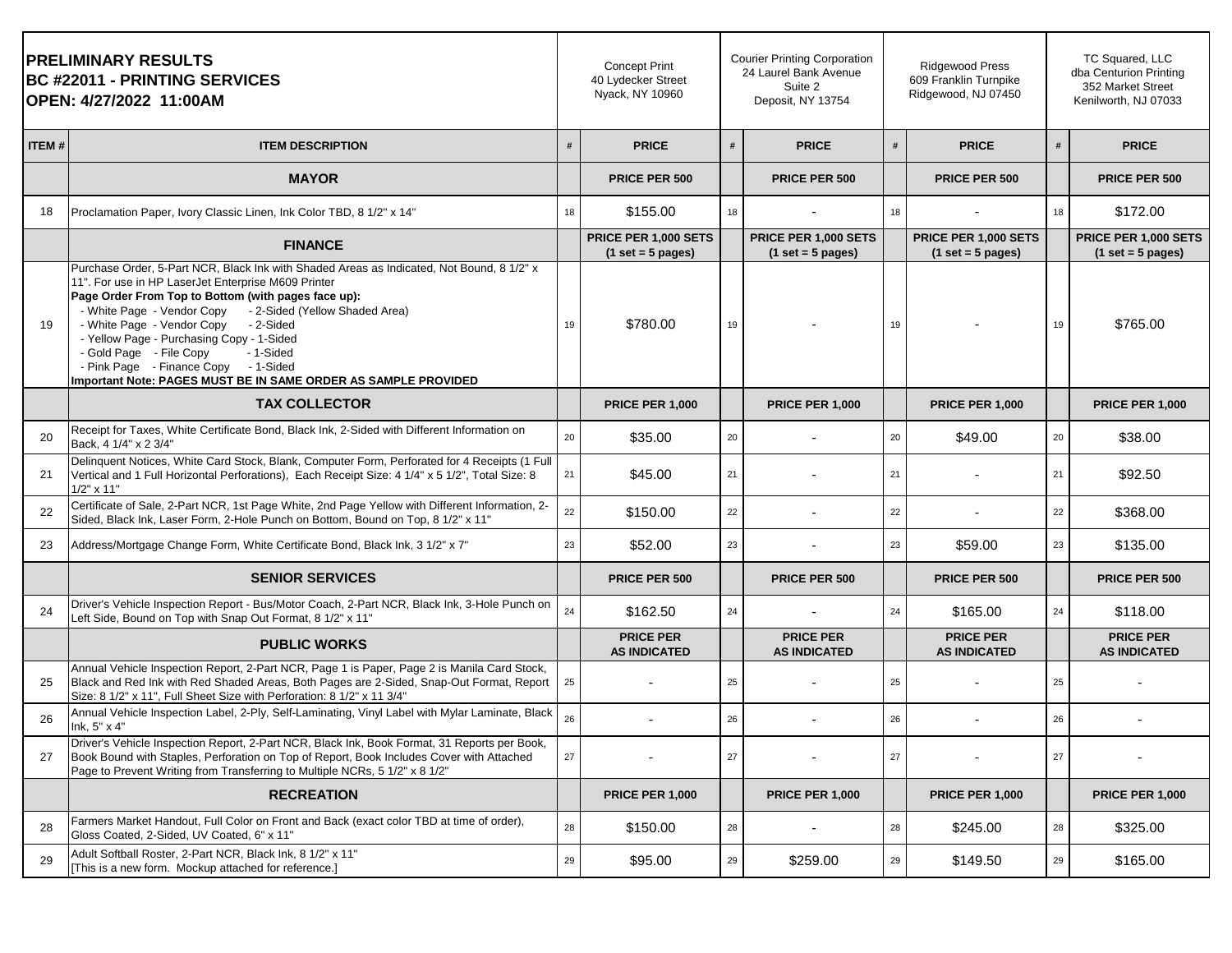|       | <b>PRELIMINARY RESULTS</b><br><b>BC #22011 - PRINTING SERVICES</b><br>OPEN: 4/27/2022 11:00AM                                                                                                                                                                                              |    | <b>Concept Print</b><br>40 Lydecker Street<br>Nyack, NY 10960 |    | <b>Courier Printing Corporation</b><br>24 Laurel Bank Avenue<br>Suite 2<br>Deposit, NY 13754 |    | <b>Ridgewood Press</b><br>609 Franklin Turnpike<br>Ridgewood, NJ 07450 |    | TC Squared, LLC<br>dba Centurion Printing<br>352 Market Street<br>Kenilworth, NJ 07033 |  |
|-------|--------------------------------------------------------------------------------------------------------------------------------------------------------------------------------------------------------------------------------------------------------------------------------------------|----|---------------------------------------------------------------|----|----------------------------------------------------------------------------------------------|----|------------------------------------------------------------------------|----|----------------------------------------------------------------------------------------|--|
| ITEM# | <b>ITEM DESCRIPTION</b>                                                                                                                                                                                                                                                                    | #  | <b>PRICE</b>                                                  | #  | <b>PRICE</b>                                                                                 | #  | <b>PRICE</b>                                                           | #  | <b>PRICE</b>                                                                           |  |
|       | <b>RECREATION</b>                                                                                                                                                                                                                                                                          |    | PRICE PER 500                                                 |    | PRICE PER 500                                                                                |    | PRICE PER 500                                                          |    | PRICE PER 500                                                                          |  |
| 30    | Softball/Basketball Site Supervisor Report, 2-Part NCR, Black Ink, 8 1/2" x 11"                                                                                                                                                                                                            | 30 | \$80.00                                                       | 30 | \$170.00                                                                                     | 30 | \$102.00                                                               | 30 | \$87.50                                                                                |  |
| 31    | Softball/Basketball Umpire Timesheet, 3-Part NCR, Black Ink, Hold Punched on Left Side, 8<br>$1/2" \times 11"$                                                                                                                                                                             | 31 | \$95.00                                                       | 31 |                                                                                              | 31 | \$139.00                                                               | 31 | \$135.00                                                                               |  |
|       | <b>RECREATION</b>                                                                                                                                                                                                                                                                          |    | <b>PRICE PER BOOKLET</b>                                      |    | <b>PRICE PER BOOKLET</b>                                                                     |    | <b>PRICE PER BOOKLET</b>                                               |    | <b>PRICE PER BOOKLET</b>                                                               |  |
| 32    | Record of Daily Cash Receipts, 2-Part NCR, Black Ink, 3 Receipts/Page, 99 Receipts/Booklet,<br>Booklet Bound on Left with Fold Over Flap.1 Full Vertical and 2 Horizontal Perforations, Receipt<br>Size: 8 1/2" x 3.67", Sheet Size: 8 1/2" x 11"                                          | 32 | \$14.50                                                       | 32 |                                                                                              | 32 |                                                                        | 32 | \$28.50                                                                                |  |
| 33    | Receipt Booklet, 2-Part NCR, Black Ink, 8 Receipts/Page, 96 Receipts/Booklet, Booklet Bound<br>on Left with Fold Over Flap, 2 Full Vertical and 3 Horizontal Perforations Receipt Size: 4 1/4" x<br>2 3/4", Page Size: 8 1/2" x 11"<br>[This is a new form. Mockup attached for reference] | 33 | \$40.00                                                       | 33 |                                                                                              | 33 |                                                                        | 33 | \$28.75                                                                                |  |
| 34    | Marina Receipt Booklet, 2-Part NCR, Black Ink, 3 Receipts/Page, 99 Receipts/Booklet, Bound<br>on Left with Fold Over Flap, 1 Full Vertical and 2 Horizontal Perforations, Receipt Size: 8.5" x<br>3.67", Sheet Size: 8 1/2" x 11"                                                          | 34 | \$40.00                                                       | 34 |                                                                                              | 34 |                                                                        | 34 | \$28.75                                                                                |  |
|       | <b>TOWNSHIP CLERK</b>                                                                                                                                                                                                                                                                      |    | <b>PRICE PER 500</b>                                          |    | <b>PRICE PER 500</b>                                                                         |    | PRICE PER 500                                                          |    | <b>PRICE PER 500</b>                                                                   |  |
| 35    | Address Labels, Blue Ink, Printed on Rolls, 500 Labels per Roll, 4" x 3"                                                                                                                                                                                                                   | 35 | \$110.00                                                      | 35 |                                                                                              | 35 | \$119.00                                                               | 35 | \$165.00                                                                               |  |
| 36    | Animal Licenses, Blue Ink, Perforated for 3 Receipts per Page (2 Full Horizontal Perforations),<br>Receipt Size: 3.6" x 8 1/2", Page Size: 8 1/2" x 11"                                                                                                                                    | 36 | \$45.00                                                       | 36 |                                                                                              | 36 | \$145.00                                                               | 36 | \$82.50                                                                                |  |
| 37    | Beach Vehicle Permit, Green Card Stock, Black Ink, 4" x 2 1/2"                                                                                                                                                                                                                             | 37 | \$35.00                                                       | 37 | \$213.00                                                                                     | 37 | \$39.00                                                                | 37 | \$29.50                                                                                |  |
|       | <b>TOWNSHIP CLERK</b>                                                                                                                                                                                                                                                                      |    | <b>PRICE PER</b><br><b>AS INDICATED</b>                       |    | <b>PRICE PER</b><br><b>AS INDICATED</b>                                                      |    | <b>PRICE PER</b><br><b>AS INDICATED</b>                                |    | <b>PRICE PER</b><br><b>AS INDICATED</b>                                                |  |
| 38    | General Vendor License, Off-White Paper Stock, Black Ink, 10 1/4" x 6"                                                                                                                                                                                                                     | 38 | \$35.00 / 100                                                 | 38 |                                                                                              | 38 | \$29.00 / 100                                                          | 38 | \$32.00 / 100                                                                          |  |
| 39    | Taxi Driver License, Index Card Stock (Color TBD) Black Ink, 8 1/2" x 5 1/2"                                                                                                                                                                                                               | 39 | \$26.50 / 100                                                 | 39 |                                                                                              | 39 | \$39.00 / 100                                                          | 39 | \$26.00 / 100                                                                          |  |
| 40    | Solicitor's Permit, Blue Card Stock, Black Ink, 4" x 2 1/2"                                                                                                                                                                                                                                | 40 | \$25.00 / 50                                                  | 40 | \$204.00 / 50                                                                                | 40 | \$29.00 / 50                                                           | 40 | \$28.00 / 50                                                                           |  |
| 41    | Solicitor's Permit, Yellow Card Stock, Black Ink, 4" x 2 1/2"                                                                                                                                                                                                                              | 41 | \$25.00 / 100                                                 | 41 |                                                                                              | 41 | \$39.00 / 100                                                          | 41 | \$32.00 / 100                                                                          |  |
| 42    | Petty Cash Receipts, Goldenrod Paper, Black Ink, 100 Sheets per Pad, Bound on Top, 4 1/4" x<br>31/2"                                                                                                                                                                                       | 42 | \$15.00 / pad                                                 | 42 |                                                                                              | 42 | \$5.89 / pad                                                           | 42 | \$4.85 / pad                                                                           |  |
| 43    | Daily Cat Receipts, Green Paper, Black Ink, 50 Sheets per Pad, Bound on Top, 3" x 5"                                                                                                                                                                                                       | 43 | \$15.00 / pad                                                 | 43 |                                                                                              | 43 | $$4.89$ / pad                                                          | 43 | \$2.42 / pad                                                                           |  |
| 44    | Daily Dog Receipts, Blue Paper, Black Ink, 50 Sheets per Pad, Bound on Top, 3" x 5"                                                                                                                                                                                                        | 44 | \$15.00 / pad                                                 | 44 |                                                                                              | 44 | \$4.89 / pad                                                           | 44 | \$2.42 / pad                                                                           |  |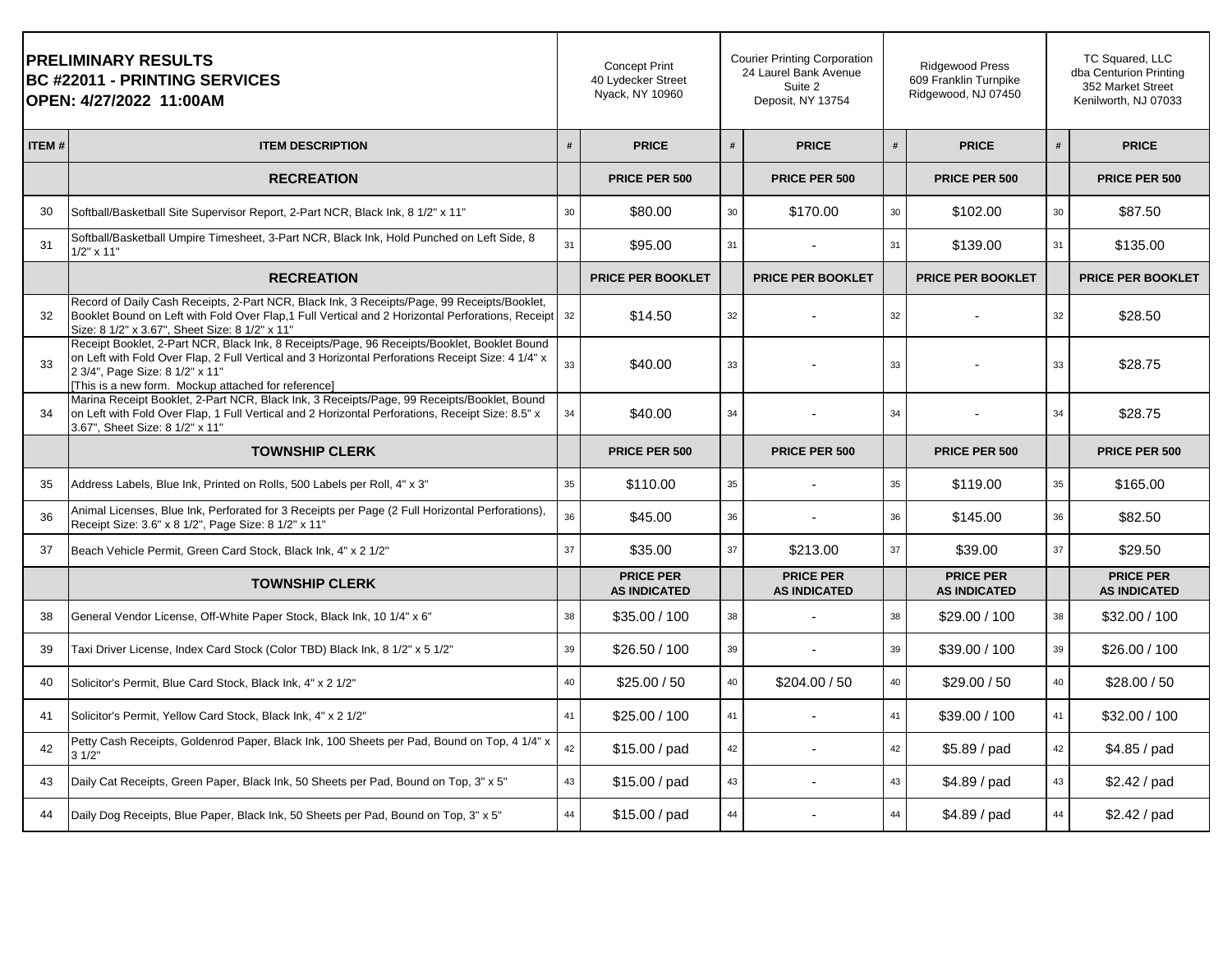| <b> PRELIMINARY RESULTS</b><br><b>BC #22011 - PRINTING SERVICES</b><br> OPEN: 4/27/2022 11:00AM |                                                                                                                                                                                                                                                              | <b>Concept Print</b><br>40 Lydecker Street<br>Nyack, NY 10960 |                          | <b>Courier Printing Corporation</b><br>24 Laurel Bank Avenue<br>Suite 2<br>Deposit, NY 13754 |                          |    | Ridgewood Press<br>609 Franklin Turnpike<br>Ridgewood, NJ 07450 |    | TC Squared, LLC<br>dba Centurion Printing<br>352 Market Street<br>Kenilworth, NJ 07033 |  |
|-------------------------------------------------------------------------------------------------|--------------------------------------------------------------------------------------------------------------------------------------------------------------------------------------------------------------------------------------------------------------|---------------------------------------------------------------|--------------------------|----------------------------------------------------------------------------------------------|--------------------------|----|-----------------------------------------------------------------|----|----------------------------------------------------------------------------------------|--|
| <b>ITEM#</b>                                                                                    | <b>ITEM DESCRIPTION</b>                                                                                                                                                                                                                                      | #                                                             | <b>PRICE</b>             | #                                                                                            | <b>PRICE</b>             | #  | <b>PRICE</b>                                                    |    | <b>PRICE</b>                                                                           |  |
|                                                                                                 | <b>MUNICIPAL COURT</b>                                                                                                                                                                                                                                       |                                                               | PRICE PER 500            |                                                                                              | PRICE PER 500            |    | PRICE PER 500                                                   |    | PRICE PER 500                                                                          |  |
| 45                                                                                              | Victim Involved in Auto Accident, 3-Part NCR, Black Ink, 3 1/2" x 8 1/2"                                                                                                                                                                                     | 45                                                            | \$57.50                  | 45                                                                                           |                          | 45 | \$99.00                                                         | 45 | \$48.50                                                                                |  |
| 46                                                                                              | Subpoena to Testify, 4-Part NCR, Black Ink, 4" x 8 1/2"                                                                                                                                                                                                      | 46                                                            | \$125.00                 | 46                                                                                           |                          | 46 | \$116.00                                                        | 46 | \$120.00                                                                               |  |
| 47                                                                                              | Case Memo, Ivory Index Card Stock, Black Ink, 4" x 9"                                                                                                                                                                                                        | 47                                                            | \$50.00                  | 47                                                                                           |                          | 47 | \$99.00                                                         | 47 | \$48.75                                                                                |  |
|                                                                                                 | <b>MUNICIPAL COURT</b>                                                                                                                                                                                                                                       |                                                               | <b>PRICE PER BOOKLET</b> |                                                                                              | <b>PRICE PER BOOKLET</b> |    | PRICE PER BOOKLET                                               |    | <b>PRICE PER BOOKLET</b>                                                               |  |
| 48                                                                                              | Cash Bail Receipt Booklet, 3-Part NCR, Black Ink, Number in Red, 1 Receipt/Page, 50<br>Receipts/Booklet, Booklet Bound on Left with Fold Over Flap, 1 Full Vertical Perforation,<br>Receipt Size: 5" x 7"                                                    | 48                                                            | \$28.95                  | 48                                                                                           |                          | 48 |                                                                 | 48 | \$38.50                                                                                |  |
| 49                                                                                              | Municipal Court Receipt Booklet, 3-Part NCR, Black Ink, Number in Red, 3 Receipts/Page, 99<br>Receipts/Booklet, Booklet Bound on Left with Fold Over Flap, 1 Full Vertical and 2 Full<br>Horizontal Perforations, Receipt Size: 5" x 4", Page Size: 5" x 12" | 49                                                            | \$29.50                  | 49                                                                                           |                          | 49 |                                                                 | 49 | \$42.00                                                                                |  |
|                                                                                                 | <b>ENGINEERING</b>                                                                                                                                                                                                                                           |                                                               | PRICE PER 500            |                                                                                              | PRICE PER 500            |    | PRICE PER 500                                                   |    | PRICE PER 500                                                                          |  |
| 50                                                                                              | Engineering Approval Sticker, White Sticker, Green Ink, 4 1/4" x 2 3/4"                                                                                                                                                                                      | 50                                                            | \$55.00                  | 50                                                                                           |                          | 50 | \$119.00                                                        | 50 | \$78.00                                                                                |  |
| 51                                                                                              | Engineering Rejected Sticker, White Sticker, Red Ink, 4 1/4" x 2 3/4"                                                                                                                                                                                        | 51                                                            | \$55.00                  | 51                                                                                           |                          | 51 | \$119.00                                                        | 51 | \$78.00                                                                                |  |
| 52                                                                                              | Engineering Not Approved Sticker, Fluorescent Red Card Stock, Black Ink, 4" x 4"                                                                                                                                                                             | 52                                                            | \$70.00                  | 52                                                                                           |                          | 52 |                                                                 | 52 | \$98.00                                                                                |  |
| 53                                                                                              | Recommendation for Certificate of Occupancy Inspection Checklist, 4-Part NCR, Bound on<br>Top, Black Ink, 8 1/2" x 11"                                                                                                                                       | 53                                                            | \$125.00 / 1000          | 53                                                                                           |                          | 53 | \$187.00                                                        | 53 | \$127.00                                                                               |  |
| 54                                                                                              | Engineering Permit Application, 67 lb. Vellum Bristol Blue, Black Ink, Folded in Half, Printing<br>on front only, 11" x 17"                                                                                                                                  | 54                                                            | \$82.50 / 1000           | 54                                                                                           | \$368.00                 | 54 |                                                                 | 54 | \$96.00                                                                                |  |
|                                                                                                 | <b>ZONING</b>                                                                                                                                                                                                                                                |                                                               | <b>PRICE PER 1,000</b>   |                                                                                              | <b>PRICE PER 1,000</b>   |    | <b>PRICE PER 1,000</b>                                          |    | <b>PRICE PER 1,000</b>                                                                 |  |
| 55                                                                                              | Zoning Permit Application, 67 lb. Vellum Bristol Green, Black Ink, Folded in Half, Printing on<br>all four sides, 11" x 17"                                                                                                                                  | 55                                                            | \$95.00                  | 55                                                                                           | \$297.00                 | 55 |                                                                 | 55 | \$96.00                                                                                |  |
|                                                                                                 | <b>CODE ENFORCEMENT</b>                                                                                                                                                                                                                                      |                                                               | <b>PRICE PER 1,000</b>   |                                                                                              | <b>PRICE PER 1,000</b>   |    | <b>PRICE PER 1,000</b>                                          |    | <b>PRICE PER 1,000</b>                                                                 |  |
| 56                                                                                              | Residential Rental Certificate of Occupancy Inspection Report, 3-Part NCR, Black Ink, Bound<br>on Top, 8 1/2" x 14"                                                                                                                                          | 56                                                            | \$155.00                 | 56                                                                                           |                          | 56 | \$189.00                                                        | 56 | \$231.00                                                                               |  |
|                                                                                                 | <b>CODE ENFORCEMENT</b>                                                                                                                                                                                                                                      |                                                               | PRICE PER 100            |                                                                                              | PRICE PER 100            |    | PRICE PER 100                                                   |    | PRICE PER 100                                                                          |  |
| 57                                                                                              | Illegal Auto Sales, Bright Yellow Sticker, Black Ink, 8 1/2" x 11"                                                                                                                                                                                           | 57                                                            | \$45.00                  | 57                                                                                           |                          | 57 |                                                                 | 57 | \$235.00                                                                               |  |
|                                                                                                 | <b>INSPECTIONS</b>                                                                                                                                                                                                                                           |                                                               | <b>PRICE PER 1,000</b>   |                                                                                              | <b>PRICE PER 1,000</b>   |    | <b>PRICE PER 1,000</b>                                          |    | <b>PRICE PER 1,000</b>                                                                 |  |
| 58                                                                                              | UCC F-221B Approval for Building Sticker, White Sticker, Black Ink, 4" x 4"                                                                                                                                                                                  | 58                                                            | \$60.00                  | 58                                                                                           |                          | 58 | \$140.00                                                        | 58 | \$128.00                                                                               |  |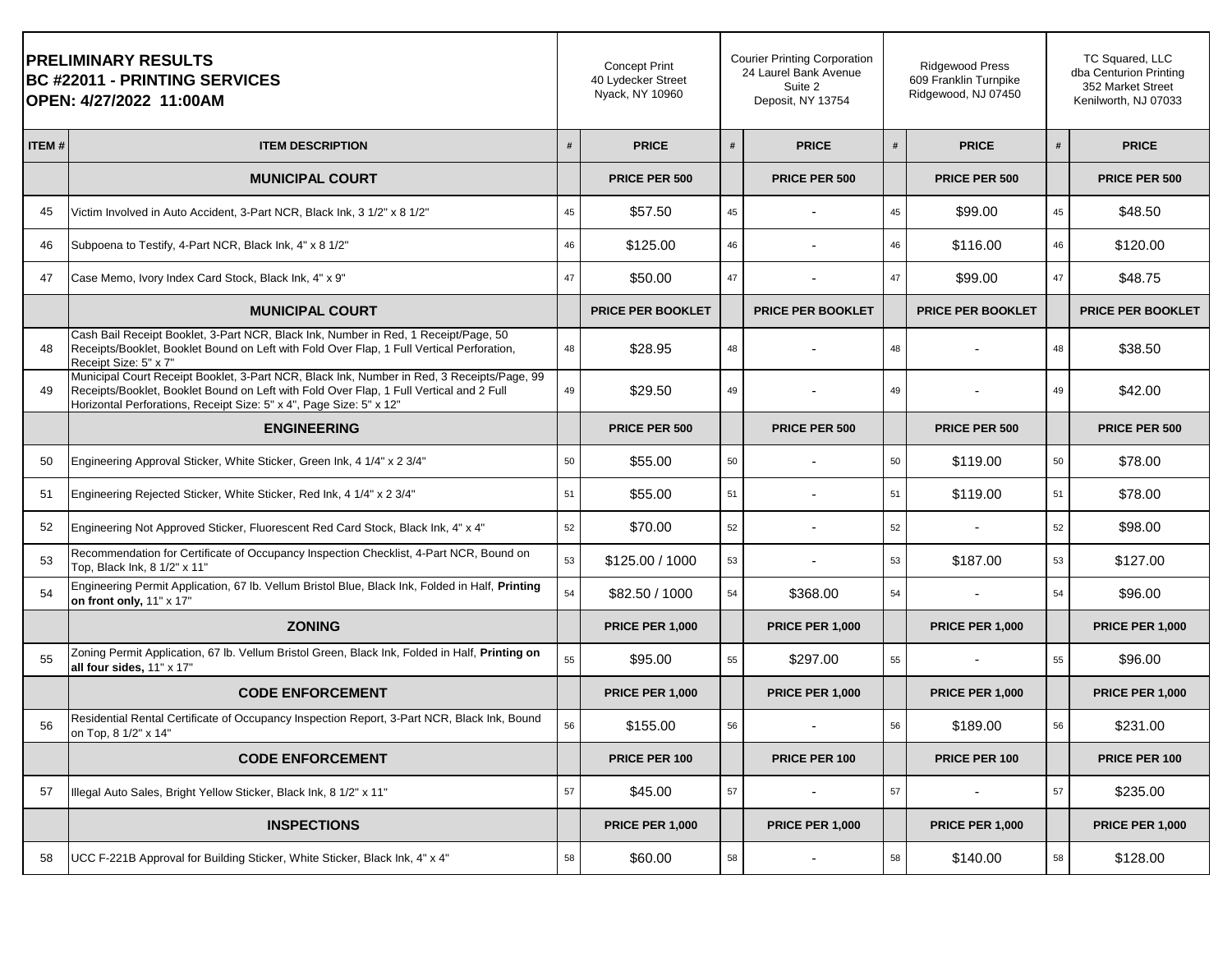| <b>PRELIMINARY RESULTS</b><br><b>BC #22011 - PRINTING SERVICES</b><br> OPEN: 4/27/2022 11:00AM |                                                                                                                                                        | <b>Concept Print</b><br>40 Lydecker Street<br>Nyack, NY 10960 |               | <b>Courier Printing Corporation</b><br>24 Laurel Bank Avenue<br>Suite 2<br>Deposit, NY 13754 |                          |    | <b>Ridgewood Press</b><br>609 Franklin Turnpike<br>Ridgewood, NJ 07450 |    | TC Squared, LLC<br>dba Centurion Printing<br>352 Market Street<br>Kenilworth, NJ 07033 |
|------------------------------------------------------------------------------------------------|--------------------------------------------------------------------------------------------------------------------------------------------------------|---------------------------------------------------------------|---------------|----------------------------------------------------------------------------------------------|--------------------------|----|------------------------------------------------------------------------|----|----------------------------------------------------------------------------------------|
| ITEM#                                                                                          | <b>ITEM DESCRIPTION</b>                                                                                                                                | #                                                             | <b>PRICE</b>  | #                                                                                            | <b>PRICE</b>             | #  | <b>PRICE</b>                                                           | #  | <b>PRICE</b>                                                                           |
| 59                                                                                             | UCC F-222A Approval for Electrical Sticker, White Sticker, Pantone Purple Ink, 4" x 4"                                                                 | 59                                                            | \$65.00       | 59                                                                                           |                          | 59 | \$140.00                                                               | 59 | \$128.00                                                                               |
| 60                                                                                             | UCC F-223A Approval for Plumbing Sticker, White Sticker, Reflex Blue Ink, 4" x 4"                                                                      | 60                                                            | \$65.00       | 60                                                                                           |                          | 60 | \$140.00                                                               | 60 | \$128.00                                                                               |
| 61                                                                                             | UCC F-230B Not Approved Sticker, Fluorescent Red Sticker, Black Ink, 4" x 4"                                                                           | 61                                                            | \$95.00       | 61                                                                                           |                          | 61 | \$160.00                                                               | 61 | \$145.00                                                                               |
| 62                                                                                             | UCC F-180-2 Construction Permit Notice, Index Card Stock (Color TBD), Black Ink, 2-<br>Sided, 150 lb. for Outdoor Display, 6" x 8"                     | 62                                                            | \$90.00       | 62                                                                                           |                          | 62 |                                                                        | 62 | \$245.00                                                                               |
| 63                                                                                             | Field Correction Notice, 2-Part NCR, Black Ink, Bound on Top, 8 1/2" x 7"                                                                              | 63                                                            | \$105.00      | 63                                                                                           |                          | 63 | \$121.00                                                               | 63 | \$235.00                                                                               |
| 64                                                                                             | "Sorry We Missed You" Door Hangers, White Index Card Stock, Blue Ink, 2-Sided, Hole on<br>Top, 4 1/4" x 11"                                            | 64                                                            | \$120.00      | 64                                                                                           |                          | 64 | \$177.00                                                               | 64 | \$285.00                                                                               |
| 65                                                                                             | UCC F-100-1 Construction Permit Application Folder, Ivory Index Card Stock, Black Ink,<br>Printing on all four sides, 11" x 17" folded to 8 1/2" x 11" | 65                                                            | \$165.00      | 65                                                                                           |                          | 65 |                                                                        | 65 | \$385.00                                                                               |
| 66                                                                                             | UCC F-110 Building Subcode Form, 4-Part NCR, Black Ink, Bound on Top, 11" x 8 1/2"                                                                     | 66                                                            | \$215.00      | 66                                                                                           |                          | 66 | \$229.00                                                               | 66 | \$280.00                                                                               |
| 67                                                                                             | UCC F-120 Electrical Subcode Form, 4-Part NCR, Pantone Purple Ink, Bound on Top, 11" x 8<br>1/2"                                                       | 67                                                            | \$215.00      | 67                                                                                           |                          | 67 | \$239.00                                                               | 67 | \$280.00                                                                               |
| 68                                                                                             | UCC F-130 Plumbing Subcode Form, 4-Part NCR, Reflex Blue Ink, Bound on Top, 11 x 8 1/2"                                                                | 68                                                            | \$215.00      | 68                                                                                           |                          | 68 | \$239.00                                                               | 68 | \$280.00                                                                               |
| 69                                                                                             | UCC F-140 Fire Protection Subcode Form, 4-Part NCR, Warm Red Ink, Bound on Top, 11" x 8<br>1/2"                                                        | 69                                                            | \$215.00      | 69                                                                                           |                          | 69 | \$239.00                                                               | 69 | \$280.00                                                                               |
| 70                                                                                             | UCC F-145 Mechanical Subcode Form, 4-Part NCR, Black Ink, Bound on Top, 11" x 8 1/2"                                                                   | 70                                                            | \$215.00      | 70                                                                                           |                          | 70 | \$239.00                                                               | 70 | \$280.00                                                                               |
|                                                                                                | <b>INSPECTIONS</b>                                                                                                                                     |                                                               | PRICE PER 500 |                                                                                              | PRICE PER 500            |    | PRICE PER 500                                                          |    | PRICE PER 500                                                                          |
| 71                                                                                             | UCC F-224A Approval for Fire Protection Sticker, White Sticker, Warm Red Ink, 4" x 4"                                                                  | 71                                                            | \$60.00       | 71                                                                                           |                          | 71 | \$110.00                                                               | 71 | \$72.50                                                                                |
| 72                                                                                             | UCC F-225 Approval for Elevator Sticker, White Sticker, Pantone Green Ink, 4" x 4"                                                                     | 72                                                            | \$60.00       | 72                                                                                           |                          | 72 | \$110.00                                                               | 72 | \$72.50                                                                                |
| 73                                                                                             | UCC F-350B Cut-In-Card, 3-Part NCR, Black Ink, Bound on Top, 5 1/2" x 4"                                                                               | 73                                                            | \$71.50       | 73                                                                                           |                          | 73 | \$69.00                                                                | 73 | \$62.50                                                                                |
| 74                                                                                             | UCC F-320A Elevator Notice, White Card Stock, Black Ink, 5 1/2" x 8 1/2"                                                                               | 74                                                            | \$55.00       | 74                                                                                           | \$166.00                 | 74 | \$49.00                                                                | 74 | \$48.50                                                                                |
| 75                                                                                             | Occupancy Notice, White Card Stock, Black Ink, 9" x 6 1/2"                                                                                             | 75                                                            | \$55.00       | 75                                                                                           | \$223.00                 | 75 | \$49.00                                                                | 75 | \$53.50                                                                                |
| 76                                                                                             | UCC F-255 Stop Construction Notice, Fluorescent Red Placard, Black Ink, 150 lb. or Equal for<br>Outdoor Display, 6" x 8"                               | 76                                                            | \$90.00       | 76                                                                                           |                          | 76 |                                                                        | 76 | \$98.50                                                                                |
| 77                                                                                             | UCC F-245 Order to Vacate Sign, Fluorescent Red Placard, Black Ink, 6" x 8"<br>[Attached sample is incorrect size. Correct form shall be 6" x 8"]      | 77                                                            | \$90.00       | 77                                                                                           |                          | 77 |                                                                        | 77 | \$98.50                                                                                |
| 78                                                                                             | UCC F-150 Elevator Subcode Form, 4-Part NCR, Pantone Green Ink, Bound on Top, 11" x 8<br>1/2"                                                          | 78                                                            | \$175.00      | 78                                                                                           |                          | 78 | \$187.00                                                               | 78 | \$138.00                                                                               |
| 79                                                                                             | UCC F-310-1 Elevator Inspection Form Page 1, 3-Part NCR, Black Ink, Bound on Top, 8 1/2" x<br>$11^{\circ}$                                             | 79                                                            | \$145.00      | 79                                                                                           | $\overline{\phantom{a}}$ | 79 | \$139.00                                                               | 79 | \$138.00                                                                               |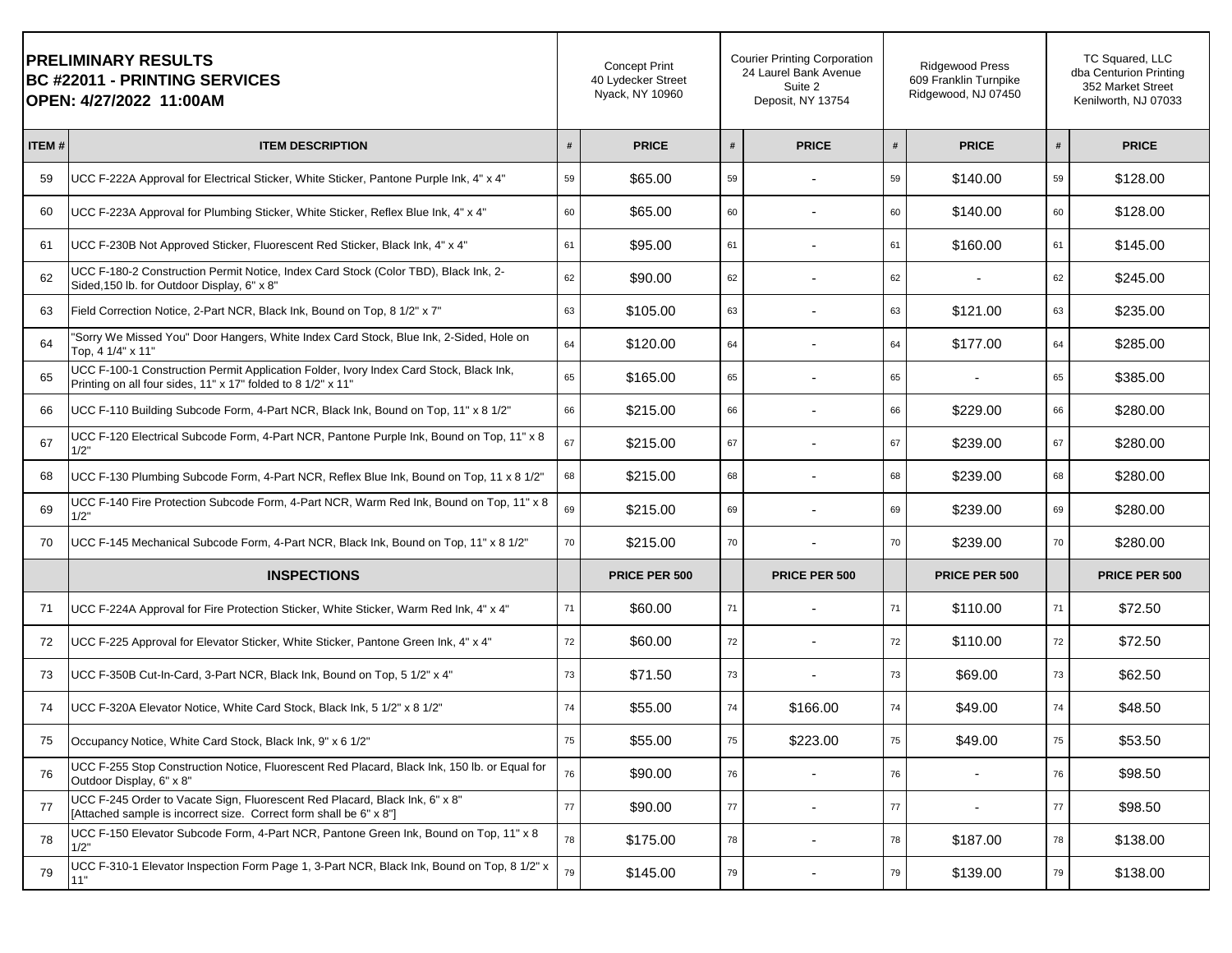|       | <b>PRELIMINARY RESULTS</b><br><b>BC #22011 - PRINTING SERVICES</b><br>OPEN: 4/27/2022 11:00AM                                  |    | <b>Concept Print</b><br>40 Lydecker Street<br>Nyack, NY 10960 |    | <b>Courier Printing Corporation</b><br>24 Laurel Bank Avenue<br>Suite 2<br>Deposit, NY 13754 |    | <b>Ridgewood Press</b><br>609 Franklin Turnpike<br>Ridgewood, NJ 07450 |    | TC Squared, LLC<br>dba Centurion Printing<br>352 Market Street<br>Kenilworth, NJ 07033 |
|-------|--------------------------------------------------------------------------------------------------------------------------------|----|---------------------------------------------------------------|----|----------------------------------------------------------------------------------------------|----|------------------------------------------------------------------------|----|----------------------------------------------------------------------------------------|
| ITEM# | <b>ITEM DESCRIPTION</b>                                                                                                        | #  | <b>PRICE</b>                                                  | #  | <b>PRICE</b>                                                                                 | #  | <b>PRICE</b>                                                           | #  | <b>PRICE</b>                                                                           |
| 80    | UCC F-310-2 Elevator Inspection Form Page 2, 3-Part NCR, Black Ink, Bound on Top, 8 1/2" x<br>11"                              | 80 | \$145.00                                                      | 80 |                                                                                              | 80 | \$139.00                                                               | 80 | \$138.00                                                                               |
|       | <b>EMERGENCY MEDICAL SERVICES</b>                                                                                              |    | <b>PRICE PER 1,000</b>                                        |    | <b>PRICE PER 1,000</b>                                                                       |    | <b>PRICE PER 1,000</b>                                                 |    | <b>PRICE PER 1,000</b>                                                                 |
| 81    | Emergency Medical Services Flyer, Semi-Glossy Paper, Full Color, Tri-Folded, 2-Sided, 8 1/2"<br>x 11"                          | 81 | \$162.50                                                      | 81 | \$631.00                                                                                     | 81 | \$209.00                                                               | 81 | \$245.00                                                                               |
| 82    | Child Seat Program Flyer, Semi-Glossy Paper, Full Color, Tri-Folded, 2-Sided, 8 1/2" x 11"                                     | 82 | \$162.50                                                      | 82 | \$631.00                                                                                     | 82 | \$209.00                                                               | 82 | \$245.00                                                                               |
|       | <b>EMERGENCY MEDICAL SERVICES</b>                                                                                              |    | PRICE PER 500                                                 |    | PRICE PER 500                                                                                |    | PRICE PER 500                                                          |    | PRICE PER 500                                                                          |
| 83    | EMS Uniform Order Form, 3-Part NCR, Black Ink, 8 1/2" x 11"                                                                    | 83 | \$110.00                                                      | 83 | \$300.00                                                                                     | 83 | \$139.00                                                               | 83 | \$105.00                                                                               |
| 84    | EMS Uniform Receipt Form, 3-Part NCR, Black Ink, 8 1/2" x 11"                                                                  | 84 | \$110.00                                                      | 84 | \$300.00                                                                                     | 84 | \$139.00                                                               | 84 | \$105.00                                                                               |
|       | <b>EMERGENCY MEDICAL SERVICES</b>                                                                                              |    | <b>PRICE PER PAD</b>                                          |    | <b>PRICE PER PAD</b>                                                                         |    | <b>PRICE PER PAD</b>                                                   |    | <b>PRICE PER PAD</b>                                                                   |
| 85    | EMS Patient Pad, Black Ink, 2-Sided, 50 Sheets per Pad, Bound on Top, 3 3/4" x 5"                                              | 85 | \$15.00                                                       | 85 |                                                                                              | 85 | \$4.29                                                                 | 85 | \$10.35                                                                                |
|       | <b>PUBLIC SAFETY</b>                                                                                                           |    | <b>PRICE PER 1,000</b>                                        |    | <b>PRICE PER 1,000</b>                                                                       |    | <b>PRICE PER 1,000</b>                                                 |    | <b>PRICE PER 1,000</b>                                                                 |
| 86    | BT-115 Radio Message, Green Card Stock with Circle Cut Out, Black Ink, 6" x 4 1/4"                                             | 86 | \$95.00                                                       | 86 |                                                                                              | 86 |                                                                        | 86 | \$90.00                                                                                |
|       |                                                                                                                                |    |                                                               |    |                                                                                              |    |                                                                        |    |                                                                                        |
| 87    | BT-118 Sick/Injured Card, Blue Card Stock, Black Ink, 6" x 4"                                                                  | 87 | \$55.00                                                       | 87 | \$171.00                                                                                     | 87 | \$69.00                                                                | 87 | \$73.00                                                                                |
| 88    | BT-208A Incident/Case Number Card, Green Card Stock, Black Ink, 7 1/2" x 3 1/4"                                                | 88 | \$75.00                                                       | 88 | \$170.00                                                                                     | 88 | \$79.00                                                                | 88 | \$69.00                                                                                |
| 89    | BT-251 - Push/Lockout Card, White Card Stock, Black Ink, 7 1/2" x 3 1/2"                                                       | 89 | \$75.00                                                       | 89 | \$171.00                                                                                     | 89 | \$59.00                                                                | 89 | \$93.50                                                                                |
| 90    | BTPD Traffic Warning, 2-Part NCR, Page 1 is Paper, Black and Red Color Ink, Page 2 is<br>Manila Card Stock, Black Ink, 4" x 9" | 90 | \$175.00                                                      | 90 |                                                                                              | 90 |                                                                        | 90 | \$180.00                                                                               |
| 91    | ldentity Theft Flyer, Semi-Glossy Paper, Full Color, Tri-Folded, 2-Sided, 8 1/2" x 11"                                         | 91 | \$162.50                                                      | 91 | \$631.00                                                                                     | 91 | \$209.00                                                               | 91 | \$180.00                                                                               |
| 92    | Employment Opportunities Flyer, Semi-Glossy Paper, Full Color, Tri-Folded, 2-Sided, 8 1/2" x<br>11"                            | 92 | \$162.50                                                      | 92 | \$631.00                                                                                     | 92 | \$209.00                                                               | 92 | \$165.00                                                                               |
|       | <b>PUBLIC SAFETY</b>                                                                                                           |    | PRICE PER 500                                                 |    | PRICE PER 500                                                                                |    | PRICE PER 500                                                          |    | PRICE PER 500                                                                          |
| 93    | Vehicle Release, White Index Card Stock, Black Ink, 6" x 4"                                                                    | 93 | \$40.00                                                       | 93 | \$165.00                                                                                     | 93 | \$59.00                                                                | 93 | \$38.00                                                                                |
| 94    | BT-109A Death Leave Request, 3-Part NCR (Green, Yellow, Pink), Black Ink, Bound on Top, 7'<br>x 8 1/2"                         | 94 | \$155.00                                                      | 94 |                                                                                              | 94 | \$249.00                                                               | 94 | \$149.00                                                                               |
| 95    | BTPD Boating Accident Report, 3-Page Report, Each Page 3-Part NCR, Black Ink, Bound on<br>Top, 8 1/2" x 11"                    | 95 | \$295.00                                                      | 95 |                                                                                              | 95 | \$417.00                                                               | 95 | \$465.00                                                                               |